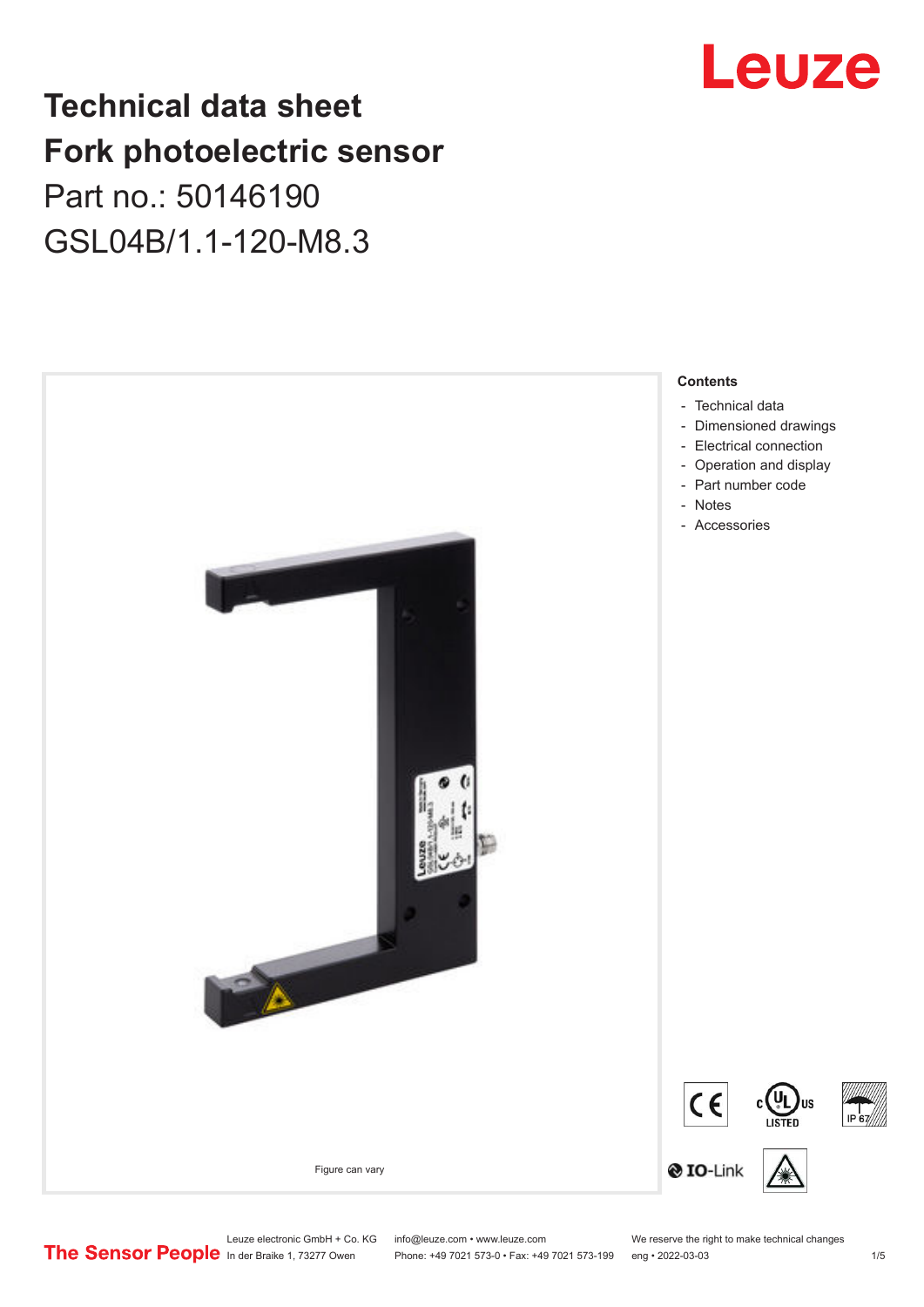## <span id="page-1-0"></span>**Technical data**

# **Leuze**

| Basic data                                     |                                                           |  |
|------------------------------------------------|-----------------------------------------------------------|--|
| Series                                         | 04B                                                       |  |
| <b>Principle of physics</b>                    | Optical                                                   |  |
| <b>Application</b>                             | Detection of small parts                                  |  |
| <b>Characteristic parameters</b>               |                                                           |  |
| <b>MTTF</b>                                    | 547.3 years                                               |  |
| Optical data                                   |                                                           |  |
| Light source                                   | Laser, Red                                                |  |
| Wavelength                                     | 655 nm                                                    |  |
| Laser class                                    | 1, IEC/EN 60825-1:2007                                    |  |
| <b>Transmitted-signal shape</b>                | Pulsed                                                    |  |
| Measurement data                               |                                                           |  |
| Repeatability                                  | $0.01$ mm                                                 |  |
| Minimum object diameter                        | $0.1$ mm                                                  |  |
| <b>Electrical data</b>                         |                                                           |  |
| <b>Protective circuit</b>                      | Polarity reversal protection                              |  |
|                                                | Short circuit protected                                   |  |
|                                                |                                                           |  |
| Performance data                               |                                                           |  |
| Supply voltage $U_{B}$                         | 10  30 V, DC                                              |  |
| <b>Residual ripple</b>                         | 0  15 %, From $U_{\rm B}$<br>030mA                        |  |
| <b>Open-circuit current</b>                    |                                                           |  |
| <b>Switching hysteresis</b>                    | 20 µm                                                     |  |
| <b>Outputs</b>                                 |                                                           |  |
| Number of digital switching outputs 1 Piece(s) |                                                           |  |
|                                                |                                                           |  |
| <b>Switching outputs</b>                       |                                                           |  |
| Type                                           | Digital switching output                                  |  |
| <b>Voltage type</b>                            | DC                                                        |  |
| Switching current, max.                        | 100 mA                                                    |  |
| <b>Switching voltage</b>                       | high: $\geq (U_{B} - 2V)$                                 |  |
|                                                | Low: $\leq$ 2V                                            |  |
| Switching output 1                             |                                                           |  |
| <b>Switching element</b>                       | Transistor, Push-pull                                     |  |
| <b>Switching principle</b>                     | IO-Link / light switching (NPN) / dark<br>switching (PNP) |  |
| <b>Timing</b>                                  |                                                           |  |
| <b>Switching frequency</b>                     | 5,000 Hz                                                  |  |
| <b>Response time</b>                           | $0.1$ ms                                                  |  |
| <b>Readiness delay</b>                         | 150 ms                                                    |  |
| Interface                                      |                                                           |  |
| Type                                           | IO-Link                                                   |  |
|                                                |                                                           |  |
|                                                |                                                           |  |

|                              | <b>IO-Link</b>                      |                                                                                                      |  |  |  |
|------------------------------|-------------------------------------|------------------------------------------------------------------------------------------------------|--|--|--|
|                              | <b>Function</b>                     | IO-Link operating modes (Standard,<br>Precision, Power, Speed), see IO-Link<br>interface description |  |  |  |
|                              | <b>COM</b> mode                     | COM <sub>2</sub>                                                                                     |  |  |  |
|                              | Profile                             | Smart sensor profile                                                                                 |  |  |  |
|                              | Min. cycle time                     | $COM2 = 2.3$ ms                                                                                      |  |  |  |
|                              | <b>Frame type</b>                   | 2.2                                                                                                  |  |  |  |
|                              | <b>Specification</b>                | V1.1                                                                                                 |  |  |  |
|                              | Device ID                           | 2522 (0x0009DA)                                                                                      |  |  |  |
|                              | SIO-mode support                    | Yes                                                                                                  |  |  |  |
|                              | <b>Connection</b>                   |                                                                                                      |  |  |  |
| <b>Number of connections</b> |                                     | 1 Piece(s)                                                                                           |  |  |  |
|                              | <b>Connection 1</b>                 |                                                                                                      |  |  |  |
|                              | <b>Function</b>                     | Signal OUT                                                                                           |  |  |  |
|                              |                                     | Voltage supply                                                                                       |  |  |  |
|                              | <b>Type of connection</b>           | Connector                                                                                            |  |  |  |
|                              | <b>Thread size</b>                  | M <sub>8</sub>                                                                                       |  |  |  |
|                              | Type                                | Male                                                                                                 |  |  |  |
|                              | <b>Material</b>                     | Metal                                                                                                |  |  |  |
|                              | No. of pins                         | 3-pin                                                                                                |  |  |  |
|                              | <b>Mechanical data</b>              |                                                                                                      |  |  |  |
|                              | Design                              | Fork                                                                                                 |  |  |  |
|                              | <b>Mouth width</b>                  | 120 mm                                                                                               |  |  |  |
|                              | Mouth depth                         | 60 mm                                                                                                |  |  |  |
| Dimension (W x H x L)        |                                     | 12 mm x 144 mm x 90 mm                                                                               |  |  |  |
| <b>Housing material</b>      |                                     | Metal                                                                                                |  |  |  |
| <b>Metal housing</b>         |                                     | Diecast zinc                                                                                         |  |  |  |
|                              | Lens cover material                 | Glass                                                                                                |  |  |  |
|                              | Net weight                          | 244 g                                                                                                |  |  |  |
|                              | <b>Housing color</b>                | Black, RAL 9005                                                                                      |  |  |  |
|                              | Type of fastening                   | Through-hole mounting                                                                                |  |  |  |
|                              | <b>Operation and display</b>        |                                                                                                      |  |  |  |
|                              | Type of display                     | LED                                                                                                  |  |  |  |
|                              | <b>Number of LEDs</b>               | 1 Piece(s)                                                                                           |  |  |  |
|                              | <b>Operational controls</b>         | 270° potentiometer                                                                                   |  |  |  |
|                              | Function of the operational control | Light/dark switching                                                                                 |  |  |  |
|                              |                                     | Sensitivity adjustment                                                                               |  |  |  |
|                              | <b>Environmental data</b>           |                                                                                                      |  |  |  |
|                              | Ambient temperature, operation      | $-2560 °C$                                                                                           |  |  |  |
|                              | <b>Certifications</b>               |                                                                                                      |  |  |  |
|                              | Degree of protection                | IP 67                                                                                                |  |  |  |
|                              | <b>Protection class</b>             | III                                                                                                  |  |  |  |
|                              | <b>Certifications</b>               | c UL US                                                                                              |  |  |  |
|                              |                                     | IEC 60947-5-2, DIN EN ISO 1389-                                                                      |  |  |  |
| <b>Standards applied</b>     |                                     | 1:2016 appendix C,D                                                                                  |  |  |  |
|                              |                                     |                                                                                                      |  |  |  |

Leuze electronic GmbH + Co. KG info@leuze.com • www.leuze.com We reserve the right to make technical changes<br>
The Sensor People in der Braike 1, 73277 Owen Phone: +49 7021 573-0 • Fax: +49 7021 573-199 eng • 2022-03-03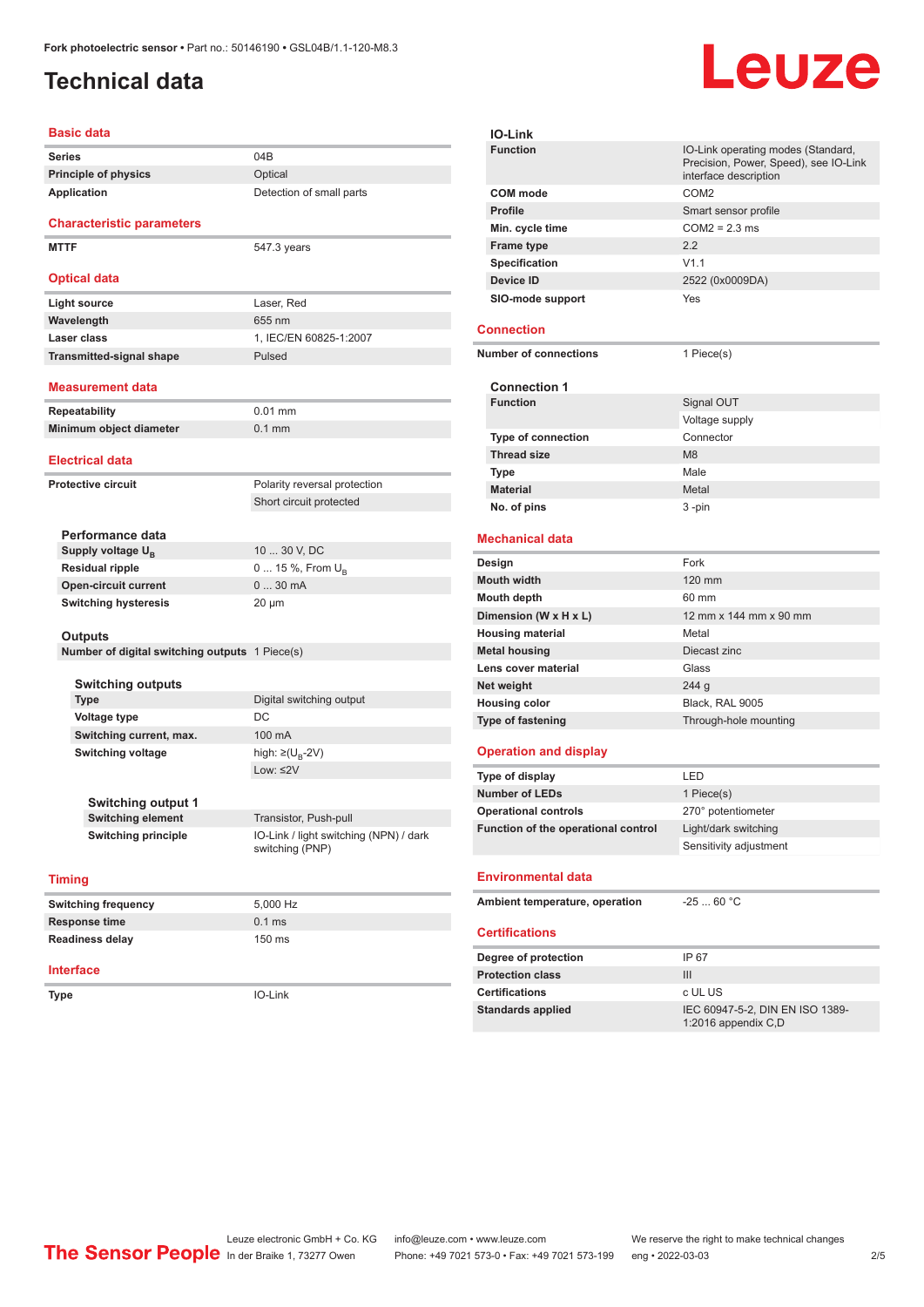## <span id="page-2-0"></span>**Technical data**

| <b>Customs tariff number</b> | 85365019 |
|------------------------------|----------|
| <b>ECLASS 5.1.4</b>          | 27270909 |
| <b>ECLASS 8.0</b>            | 27270909 |
| <b>ECLASS 9.0</b>            | 27270909 |
| ECLASS 10.0                  | 27270909 |
| <b>ECLASS 11.0</b>           | 27270909 |
| <b>ETIM 5.0</b>              | EC002720 |
| <b>ETIM 6.0</b>              | EC002720 |
| <b>ETIM 7.0</b>              | EC002720 |

## **Dimensioned drawings**

All dimensions in millimeters





- A Optical axis
- B Sensitivity adjustment

Leuze

- C Light/dark switching
- D LED indicator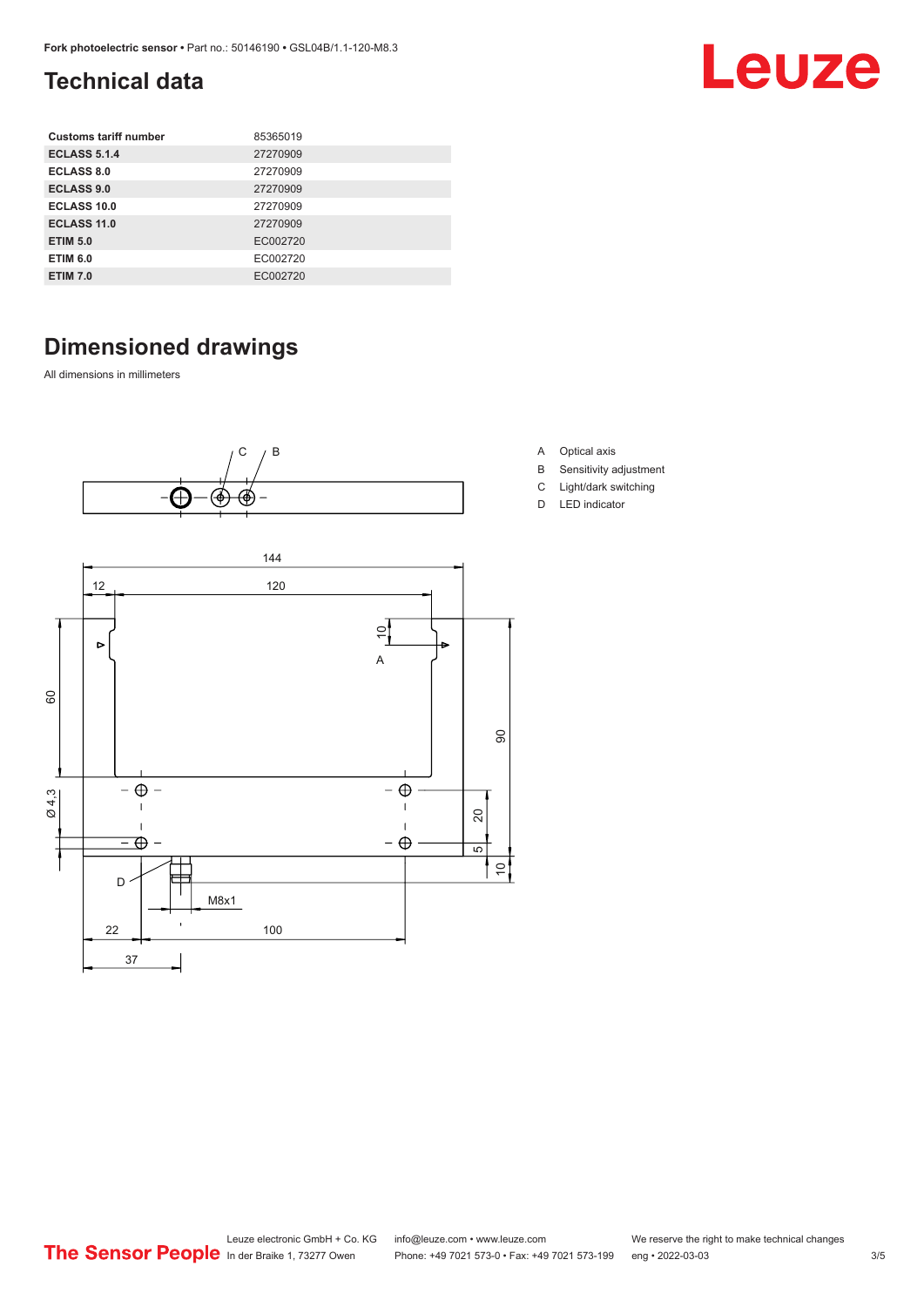## <span id="page-3-0"></span>**Electrical connection**

### **Connection 1**

| <b>Function</b>           | Signal OUT     |
|---------------------------|----------------|
|                           | Voltage supply |
| <b>Type of connection</b> | Connector      |
| <b>Thread size</b>        | M <sub>8</sub> |
| <b>Type</b>               | Male           |
| <b>Material</b>           | Metal          |
| No. of pins               | $3 - pin$      |

| Pin | <b>Pin assignment</b> |
|-----|-----------------------|
|     | V+                    |
| 3   | <b>GND</b>            |
| 4   | OUT <sub>1</sub>      |

## **Operation and display**

| <b>LED</b> | Displav                  | Meaning                                 |
|------------|--------------------------|-----------------------------------------|
|            | Yellow, continuous light | Switching output/switching state active |

## **Part number code**

Part designation: **AAA04B/C.D-EEE-FFF**

| AAA04B     | Operating principle / construction<br>GS04B: Optical fork sensor, LED light source<br>GSL04B: Optical fork sensor, laser light source                                                   |
|------------|-----------------------------------------------------------------------------------------------------------------------------------------------------------------------------------------|
| C          | <b>Switching output / Function</b><br>P: PNP transistor output, dark switching<br>N: NPN transistor output, dark switching<br>1: IO-Link / light switching (NPN) / dark switching (PNP) |
| D          | Equipment<br>1: 270° potentiometer                                                                                                                                                      |
| <b>EEE</b> | Mouth width [mm]<br>Mouth width in millimeters                                                                                                                                          |
| <b>FFF</b> | <b>Electrical connection</b><br>M8.3: M8 connector, 3-pin (plug)                                                                                                                        |

| <b>Note</b>                                                                                     |
|-------------------------------------------------------------------------------------------------|
| $\&$ A list with all available device types can be found on the Leuze website at www.leuze.com. |

## **Notes**

| <b>Observe intended use!</b>                                                          |
|---------------------------------------------------------------------------------------|
| $\%$ This product is not a safety sensor and is not intended as personnel protection. |
| § The product may only be put into operation by competent persons.                    |
| ♦ Only use the product in accordance with its intended use.                           |
|                                                                                       |